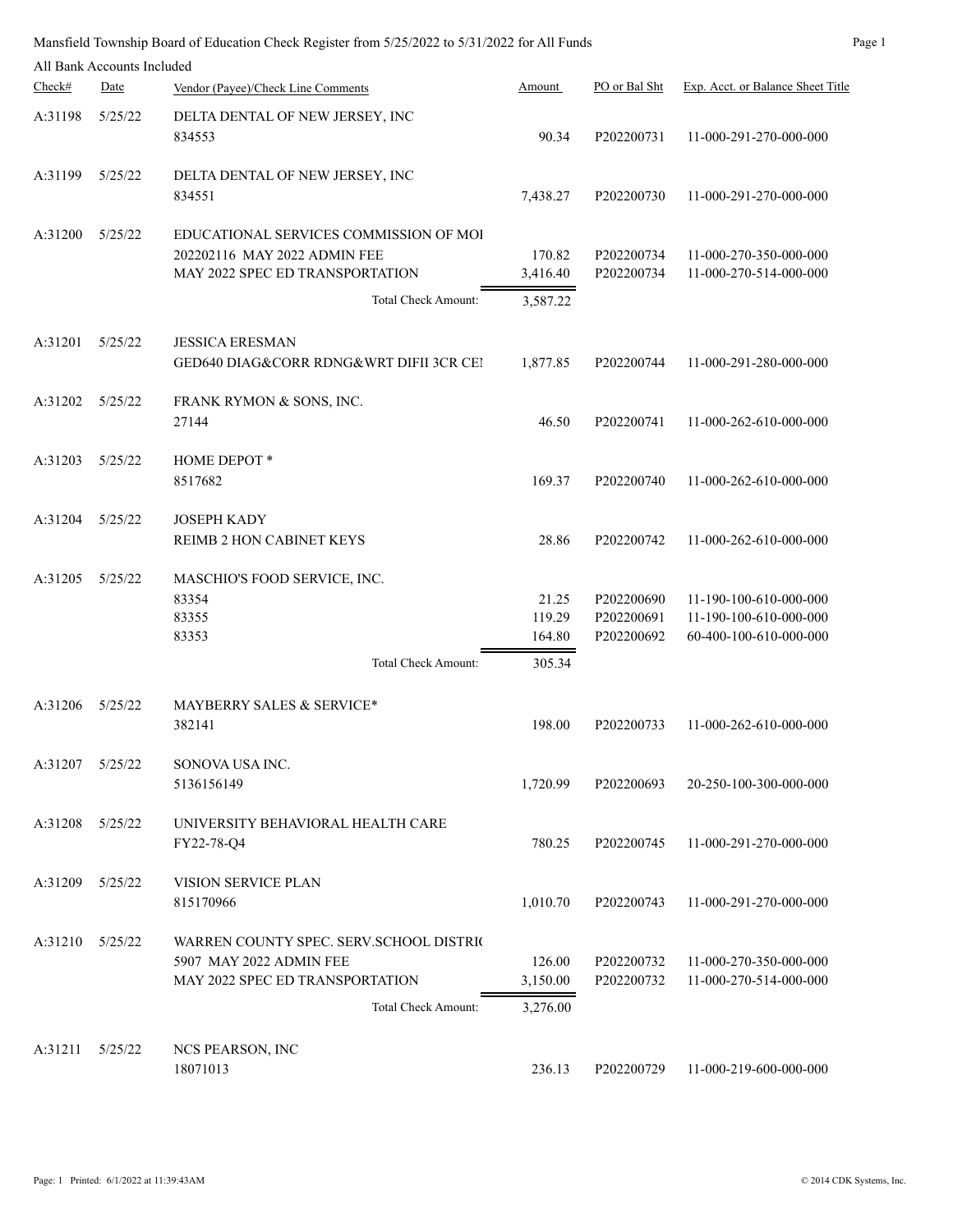## Mansfield Township Board of Education Check Register from 5/25/2022 to 5/31/2022 for All Funds Page 2

All Bank Accounts Included

| Check#  | Date    | Vendor (Payee)/Check Line Comments                       | Amount     | PO or Bal Sht            | Exp. Acct. or Balance Sheet Title                |
|---------|---------|----------------------------------------------------------|------------|--------------------------|--------------------------------------------------|
| A:N0527 | 5/27/22 | PAYROLL/AGENCY                                           |            |                          |                                                  |
|         |         | <b>STATE A/R</b>                                         | 20,064.57  | $10 - 141$               | <b>STATE A/R</b>                                 |
|         |         | PreSchool/Kind Sal                                       | 21,942.06  | P202200020               | 11-110-100-101-000-000                           |
|         |         | PreSchool/Kind Sal                                       | 105.00     | P202200020               | 11-110-100-101-000-000                           |
|         |         | 1-5 Teach Salaries                                       | 113,777.35 | P202200020               | 11-120-100-101-000-000                           |
|         |         | 1-5 Teach Salaries                                       | 1,470.00   | P202200020               | 11-120-100-101-000-000                           |
|         |         | 6-8 Teach Salaries                                       | 22,535.19  | P202200020               | 11-130-100-101-000-000                           |
|         |         | 6-8 Teach Salaries                                       | 157.50     | P202200020               | 11-130-100-101-000-000                           |
|         |         | LD Teach Sal                                             | 3,214.80   | P202200020               | 11-204-100-101-000-000                           |
|         |         | LD Aides Sal                                             | 3,264.85   | P202200020               | 11-204-100-106-000-000                           |
|         |         | LD Aides Sal                                             | 210.00     | P202200020               | 11-204-100-106-000-000                           |
|         |         | MD Teacher Salary                                        | 2,945.05   | P202200020               | 11-212-100-101-000-000                           |
|         |         | MD Teacher Salary                                        | 315.00     | P202200020               | 11-212-100-101-000-000                           |
|         |         | MD Aide Salary                                           | 3,451.12   | P202200020               | 11-212-100-106-000-000                           |
|         |         | MD Aide Salary                                           | 105.00     | P202200020               | 11-212-100-106-000-000                           |
|         |         | RR Teach Sal                                             | 41,362.00  | P202200020               | 11-213-100-101-000-000                           |
|         |         | RR Teach Sal                                             | 682.50     | P202200020               | 11-213-100-101-000-000                           |
|         |         | RR/Other salaries                                        | 3,261.35   | P202200020               | 11-213-100-106-000-000                           |
|         |         | <b>AUT Teach Salary</b>                                  | 105.00     | P202200020               | 11-214-100-101-000-000                           |
|         |         | PSH/PT Aide Sal                                          | 434.12     | P202200020               | 11-215-100-106-000-000                           |
|         |         | PSH/FT Teach Sal                                         | 9,604.30   | P202200020               | 11-216-100-101-000-000                           |
|         |         | PSH/FT Aide Sal                                          | 3,494.67   | P202200020               | 11-216-100-106-000-000                           |
|         |         | Bilingual/ESL T Sal                                      | 8,197.00   | P202200020               | 11-240-100-101-000-000                           |
|         |         | Attendance                                               | 708.17     | P202200020               | 11-000-211-100-000-000                           |
|         |         | <b>Health Salaries</b>                                   | 7,326.40   | P202200020               | 11-000-213-100-000-000                           |
|         |         | <b>Health Salaries</b>                                   | 200.00     | P202200020               | 11-000-213-100-000-000                           |
|         |         | Speech/OT Salaries                                       | 11,758.75  | P202200020               | 11-000-216-100-000-000                           |
|         |         | Guidance Salaries                                        | 4,571.45   | P202200020               | 11-000-218-104-000-000                           |
|         |         | <b>CST Prof Salaries</b>                                 | 12,898.65  | P202200020               | 11-000-219-104-000-000                           |
|         |         | CST Sec Salary                                           | 2,766.33   | P202200020               | 11-000-219-105-000-000                           |
|         |         | Oth Pro Staff/Curr Writers                               | 4,037.50   | P202200020               | 11-000-221-104-000-000                           |
|         |         | Lib/Media Salaries                                       | 7,079.10   | P202200020               | 11-000-222-100-000-000                           |
|         |         | Lib/Media Salaries                                       | 577.50     | P202200020               | 11-000-222-100-000-000                           |
|         |         | CSA/Admin Ast                                            | 9,374.62   | P202200020               | 11-000-230-100-000-000                           |
|         |         | Principal Salary                                         | 5,081.96   | P202200020               | 11-000-240-103-000-000                           |
|         |         | Prin Sec/Lemp                                            | 3,646.25   | P202200020               | 11-000-240-105-000-000                           |
|         |         | Salaries                                                 | 7,790.93   | P202200020               | 11-000-251-100-000-000                           |
|         |         | Cust Sal/Subs                                            | 9,755.82   | P202200020               | 11-000-262-100-000-000                           |
|         |         | Cust Sal/Subs                                            | 146.25     | P202200020               | 11-000-262-100-000-000                           |
|         |         | Non-Instructional Aides                                  | 2,000.00   | P202200020               | 11-000-262-107-000-000                           |
|         |         |                                                          | 83.31      | P202200020               | 11-000-270-160-000-000                           |
|         |         | Sal for Pupil Trans (Bet Home<br>Social Security Contrib | 3,883.49   | P202200020               | 11-000-291-220-000-000                           |
|         |         | TPAF FICA                                                | 654.05     | P202200020               | 11-000-291-232-000-000                           |
|         |         | <b>Board Shared DCRP</b>                                 |            | P202200020               |                                                  |
|         |         |                                                          | 41.88      |                          | 11-000-291-242-000-000                           |
|         |         | Oth Emp Bene/\$125 Ret                                   | 10.33      | P202200020<br>P202200020 | 11-000-291-290-000-000<br>11-000-291-290-000-000 |
|         |         | Oth Emp Bene/\$125 Ret<br><b>IDEA Basic Aide</b>         | 4.33       |                          | 20-250-100-106-000-000                           |
|         |         |                                                          | 1,652.80   | P202200020               |                                                  |
|         |         | Child Care Salaries                                      | 4,555.00   | P202200020               | 60-400-100-100-000-000                           |
|         |         | Total Check Amount:                                      | 361,303.30 |                          |                                                  |
|         |         | The Grand Total of all Checks from Fund 10 is:           | 20,064.57  |                          |                                                  |
|         |         | The Grand Total of all Checks from Fund 11 is:           | 353,910.96 |                          |                                                  |
|         |         | The Grand Total of all Checks from Fund 20 is:           | 3,373.79   |                          |                                                  |
|         |         | The Grand Total of all Checks from Fund 60 is:           | 4,719.80   |                          |                                                  |
|         |         | The Grand total of all checks for this period is:        | 382,069.12 |                          |                                                  |